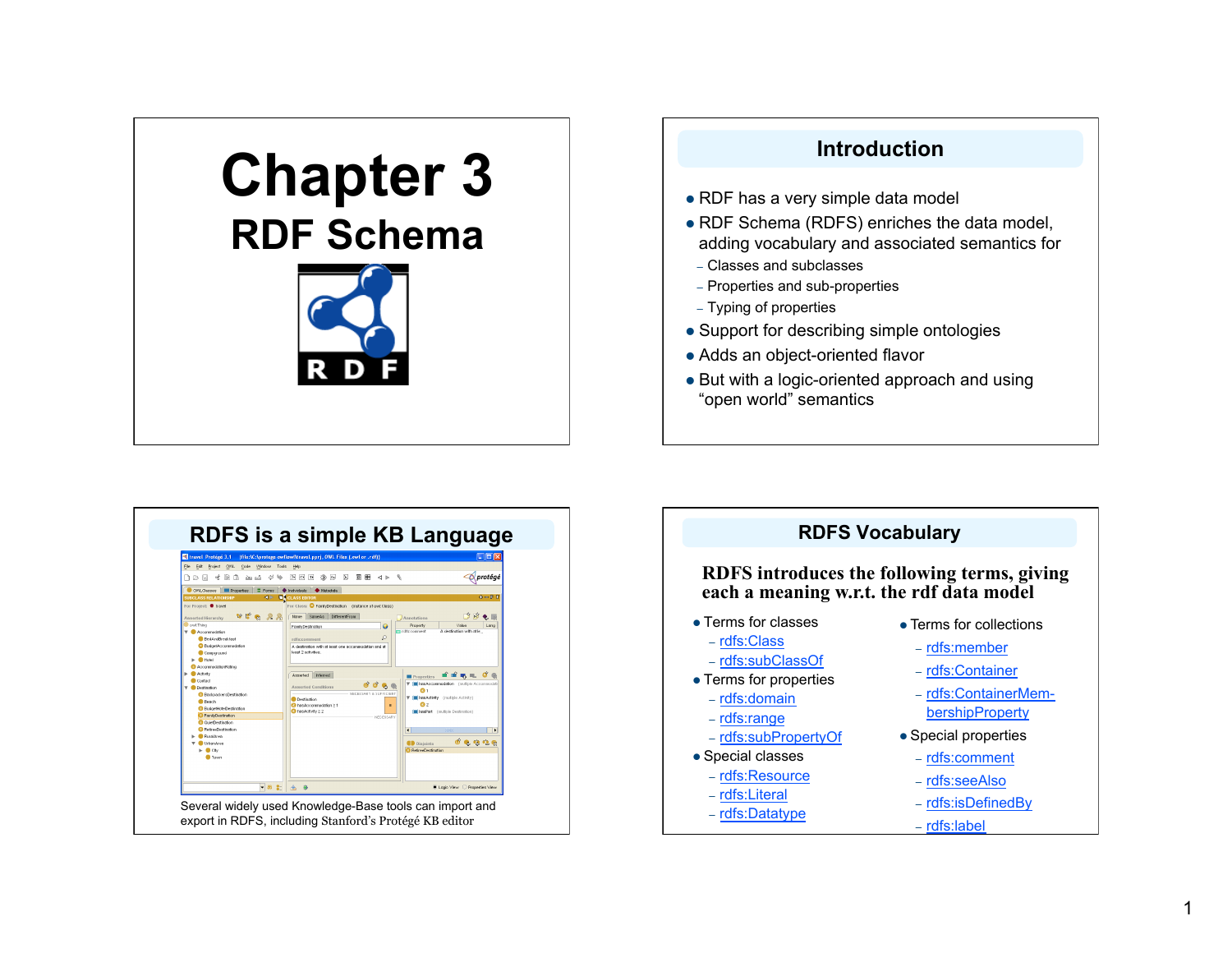#### **Modeling the semantics in logic**

- We could represent any triple with a binary predicate, e.g.
- type(john, human)
- $-$  age(john, 32)
- subclass(human, animal)
- But traditionally we model a classes as a unary predicate
- human(john)
- age(john, 32)
- subclass(human, animal)

#### **Classes and Instances**

- We must distinguish between
- Concrete "things" (individual objects) in the domain: *Discrete Math*, *Richard Chang,* etc.
- Sets of individuals sharing properties called **classes**: lecturers, students, courses etc.
- Individual objects that belong to a class are referred to as **instances** of that class
- The relationship between instances and classes in RDF is through **rdf:type**

# **Classes are Useful**

Classes let us impose restrictions on what can be stated in an RDF document using the schema

- As in programming languages
	- $\bullet$  E.g. A+1, where A is an array
- Disallow nonsense from being stated

#### **Preventing nonsensical Statements**

- *Discrete Math* is taught by *Calculus*
- We want courses to be taught by lecturers only
- Restriction on values of the property *"is taught by*" (**range restriction**)
- *Room ITE228* is taught by *Richard Chang*
- Only courses can be taught
- This imposes a restriction on the objects to which the property can be applied (**domain restriction**)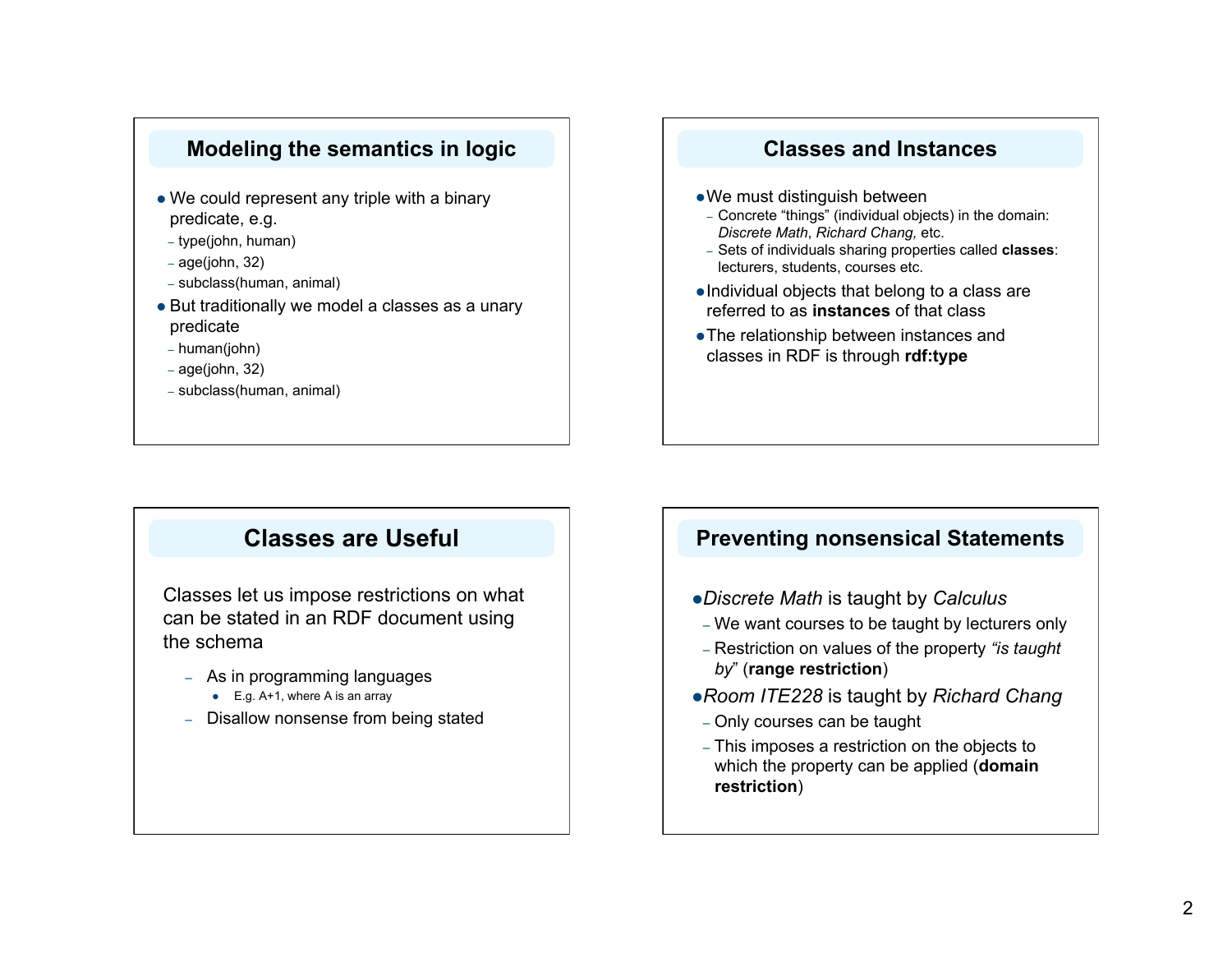# **Class Hierarchies**

- Classes can be organized in hierarchies
- A is a **subclass** of B if every instance of A is also an instance of B
- We also say that B is a **superclass** of A
- A subclass graph needn't be a tree
- A class may have multiple superclasses
- $\bullet$ In logic:
- subclass(p, q)  $\Leftrightarrow$  p(x) => q(x)
- subclass(p, q)  $\land$  p(x) => q(x)

#### **Domain and Range**

- The domain and range properties let us associate classes with a property's subject and object, e.g.
- Only a course can be taught
- domain(isTaughtBy, course)
- Only an academic staff member can teach
- range(isTaughtBy, academicStaffMember)
- Semantics in logic:
- domain(pred, aclass) ∧ pred(subj, obj) => aclass(subj)
- range(pred, aclass) ∧ pred(subj, obj) => aclass(obj)

## **Property Hierarchies**

- Hierarchical relationships for properties
- E.g., "is taught by" is a subproperty of "involves"
- If a course C is taught by an academic staff member A, then C also involves Α
- The converse is not necessarily true
- E.g., A may be the teacher of the course C, or a TA who grades student homework but doesn't teach
- Semantics in logic
- subproperty(p, q) ∧ p(subj, obj) => q(sub,obj)
- e.g, subproperty(mother,parent), mother(p1, p2) => parent(p1, p2)

#### **RDF Layer vs RDF Schema Layer**

- Discrete Math is taught by Richard Chang
- The schema is itself written in a formal language, RDF Schema, that can express its ingredients:
	- subClassOf, Class, Property, subPropertyOf, Resource, etc.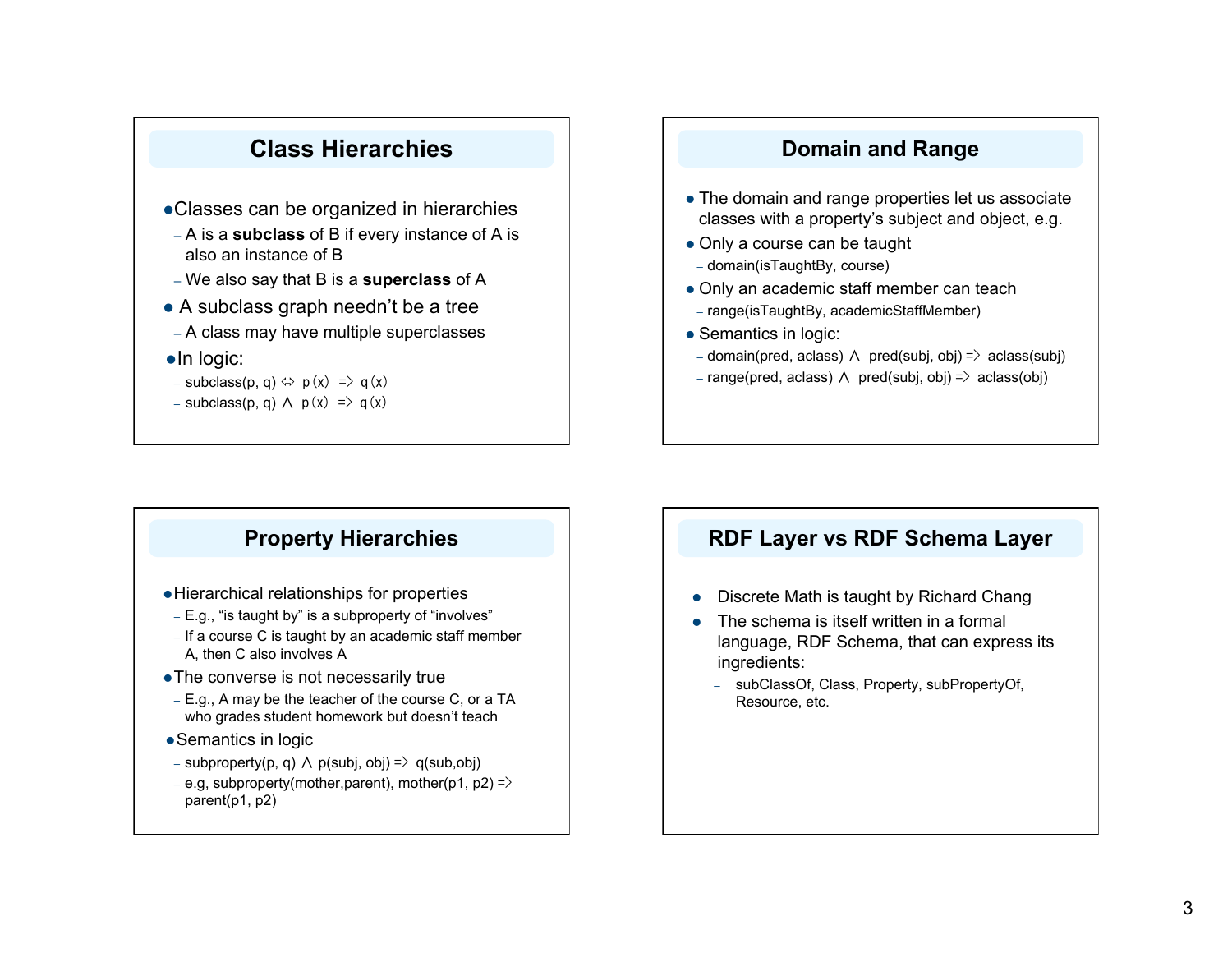### **RDF Schema in RDF**

- RDFS's modeling primitives are defined using resources and properties (RDF itself is used!)
- To declare that *"lecturer"* is a subclass of *"academic staff member"*
- Define resources **lecturer**, **academicStaffMember**, and **subClassOf**
- define property **subClassOf**
- Write triple (**subClassOf, lecturer, academicStaffMember**)
- We use the XML-based syntax of RDF

# **Core Classes**

- **rdfs:Resource**: class of all resources
- **rdfs:Class**: class of all classes
- **rdfs:Literal**: class of all literals (strings)
- **rdf:Property**: class of all properties.
- **rdf:Statement**: class of all reified statements

## **Core Properties**

- **rdf:type**: relates a resource to its class The resource is declared to be an instance of that class
- **rdfs:subClassOf**: relates a class to one of its superclasses

All instances of a class are instances of its superclass

 **rdfs:subPropertyOf**: relates a property to one of its superproperties

## **Core Properties**

- **rdfs:domain**: specifies the domain of a property P
- The class of those resources that may appear as subjects in a triple with predicate P
- If the domain is not specified, then any resource can be the subject
- **rdfs:range**: specifies the range of a property P
- The class of those resources that may appear as values in a triple with predicate P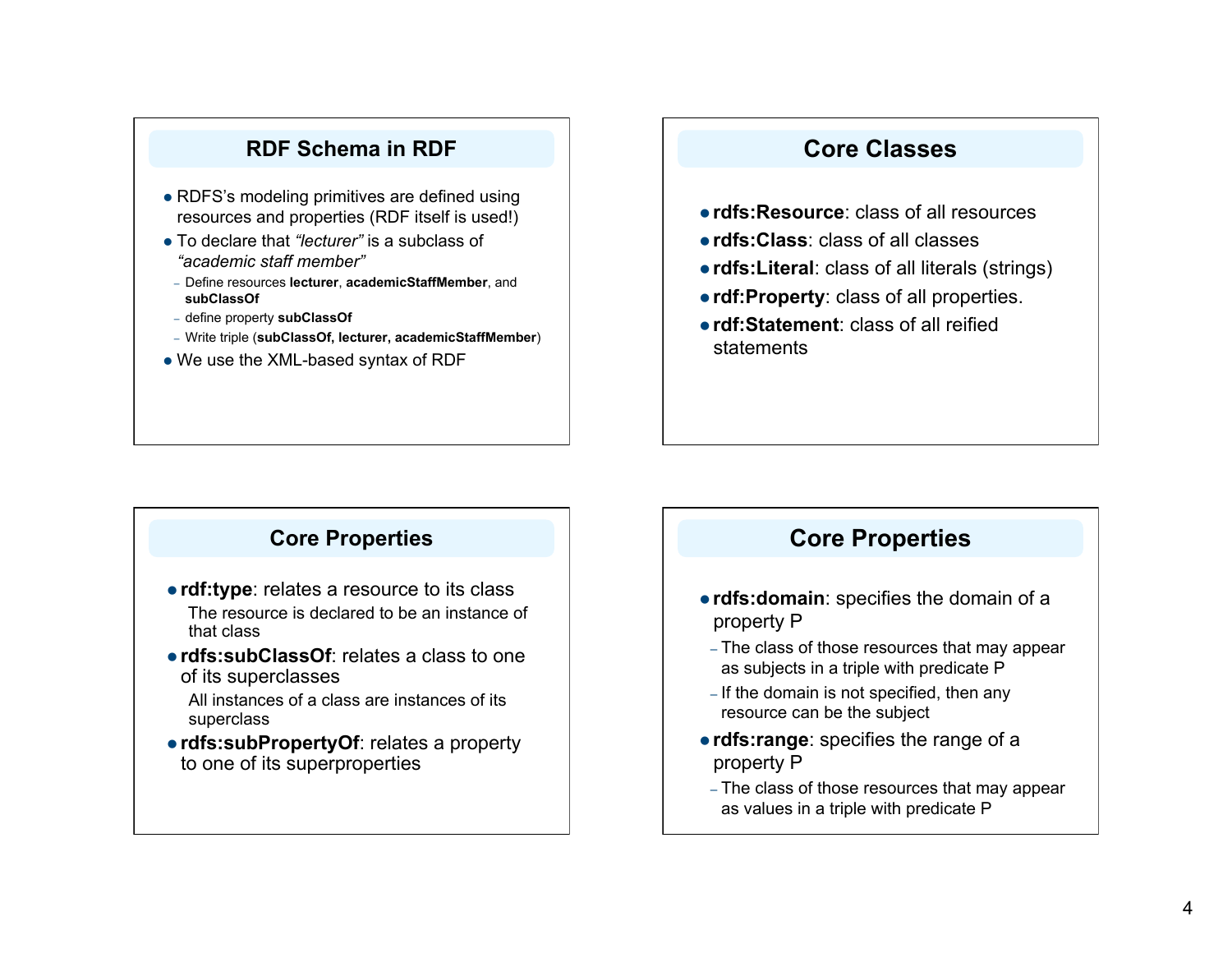## **Examples**

<rdfs:Class rdf:about="#lecturer"> <rdfs:subClassOf rdf:resource="#staffMember"/> </rdfs:Class>

<rdf:Property rdf:ID="phone"> <rdfs:domain rdf:resource="#staffMember"/> <rdfs:range rdf:resource="http://www.w3.org/ 2000/01/rdf-schema#Literal"/>

</rdf:Property>

#### **Relationships: Core Classes & Properties**

- **rdfs:subClassOf** and **rdfs:subPropertyOf** are transitive, by definition
- **rdfs:Class** is a subclass of **rdfs:Resource** – Because every class is a resource
- **rdfs:Resource** is an instance of **rdfs:Class**
- **rdfs:Resource** is the class of all resources, so it is a class
- Every class is an instance of **rdfs:Class**
- For the same reason



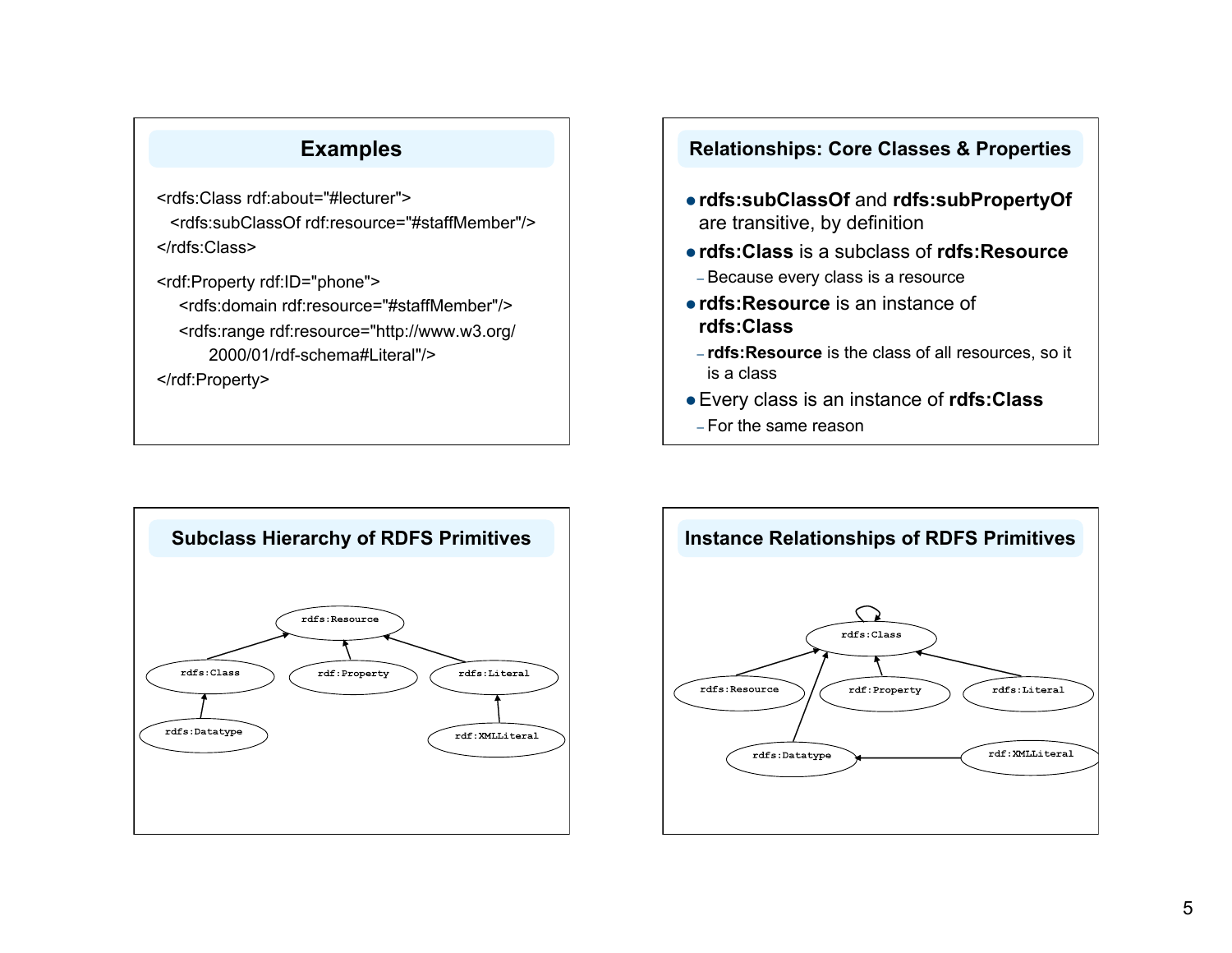

# **rdf:subject**: relates a reified statement to its subject **rdf:predicate**: relates a reified statement to its predicate **rdf:object**: relates a reified statement to its object **rdf:Bag**: the class of bags **rdf:Seq**: the class of sequences **• rdf:Alt**: the class of alternatives **rdfs:Container**: a superclass of all container classes, including the three above

# **Utility Properties**

- **rdfs:seeAlso** relates a resource to another resource that explains it
- **rdfs:isDefinedBy:** a subproperty of **rdfs:seeAlso** that relates a resource to the place where its definition, typically an RDF schema, is found
- **rfds:comment**. Comments, typically longer text, can be associated with a resource
- **rdfs:label**. A human-friendly label (name) is associated with a resource

#### **Ex: University Lecturers – Prefix**

#### <rdf:RDF

xmlns:rdf="http://www.w3.org/1999/02/22-rdf-syntax-ns#" xmlns:rdfs=http://www.w3.org/2000/01/rdf-schema#

>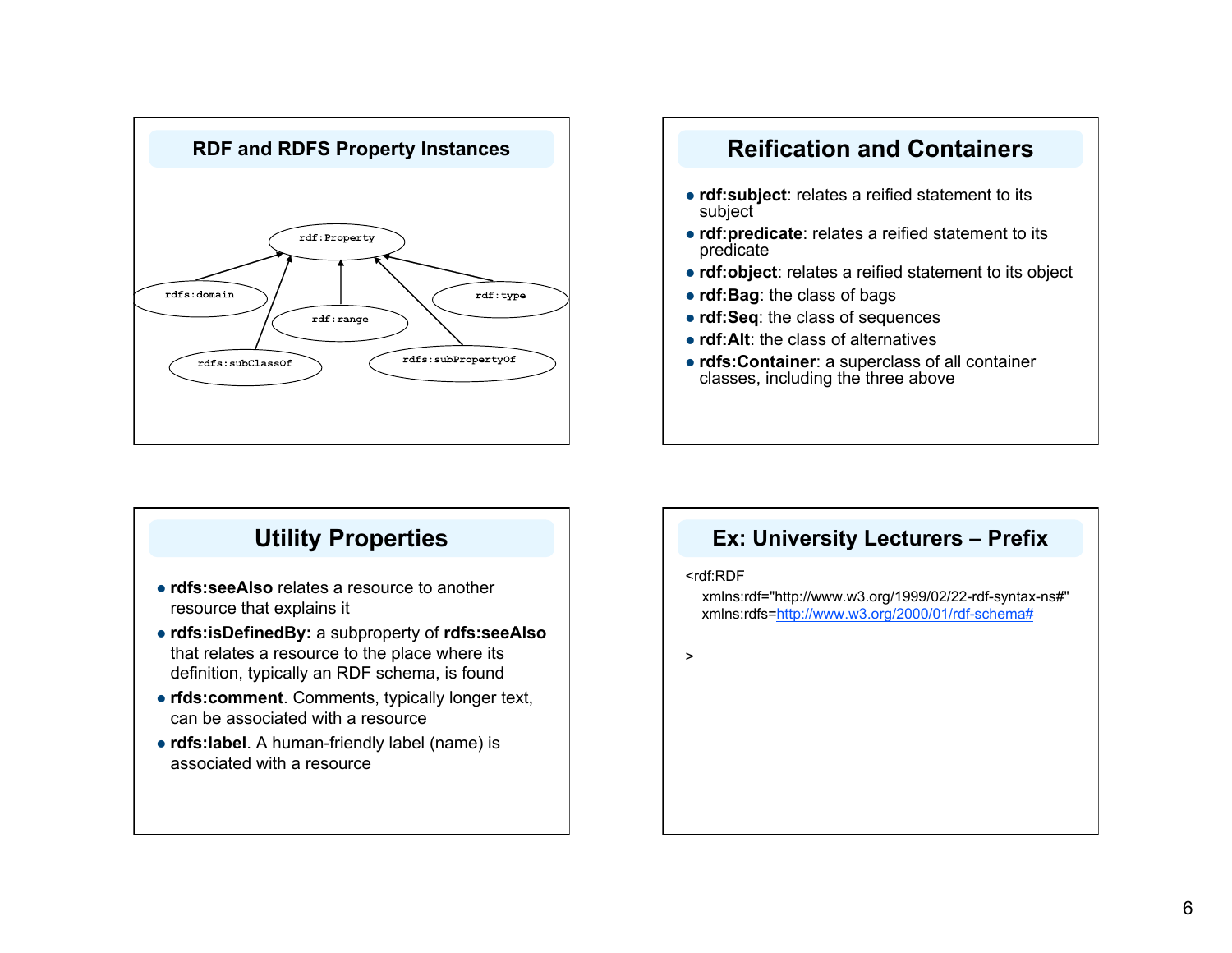#### **Ex: University Lecturers -- Classes**

<rdfs:Class rdf:ID="staffMember"> <rdfs:comment>The class of staff members </rdfs:comment> </rdfs:Class>

<rdfs:Class rdf:ID="academicStaffMember"> <rdfs:comment>The class of academic staff members </rdfs:comment> <rdfs:subClassOf rdf:resource="#staffMember"/> </rdfs:Class>

<rdfs:Class rdf:ID="lecturer"> <rdfs:comment> The class of lecturers. All lecturers are academic staff members. </rdfs:comment> <rdfs:subClassOf rdf:resource="#academicStaffMember"/> </rdfs:Class>

<rdfs:Class rdf:ID="course"> <rdfs:comment>The class of courses</rdfs:comment> </rdfs:Class>

#### **Ex: University Lecturers -- Properties**

<rdf:Property rdf:ID="isTaughtBy"> <rdfs:comment>Assigns lecturers to courses. </rdfs:comment> <rdfs:domain rdf:resource="#course"/> <rdfs:range rdf:resource="#lecturer"/> </rdf:Property> <rdf:Property rdf:ID="teaches"> <rdfs:comment>Assigns courses to lecturers. </rdfs:comment> <rdfs:domain rdf:resource="#lecturer"/> <rdfs:range rdf:resource="#course"/> </rdf:Property>

#### **Ex: University Lecturers -- Instances**

<uni:lecturer rdf:ID="949318" uni:name="Richard Chang" uni:title="Associate Professor"> <uni:teaches rdf:resource="#CIT1111"/> <uni:teaches rdf:resource="#CIT3112"/> </uni:lecturer> <uni:lecturer rdf:ID="949352" uni:name="Grigoris Antoniou" uni:title="Professor"> <uni:teaches rdf:resource="#CIT1112"/> <uni:teaches rdf:resource="#CIT1113"/> </uni:lecturer> <uni:course rdf:ID="CIT1111" uni:courseName="Discrete Mathematics"> <uni:isTaughtBy rdf:resource="#949318"/> </uni:course> <uni:course rdf:ID="CIT1112" uni:courseName="Concrete Mathematics"> <uni:isTaughtBy rdf:resource="#949352"/> </uni:course>

#### **Example: A University**

<rdfs:Class rdf:ID="lecturer"> <rdfs:comment> The class of lecturers. All lecturers are academic staff members. </rdfs:comment> <rdfs:subClassOf rdf:resource="#academicStaffMember"/> </rdfs:Class>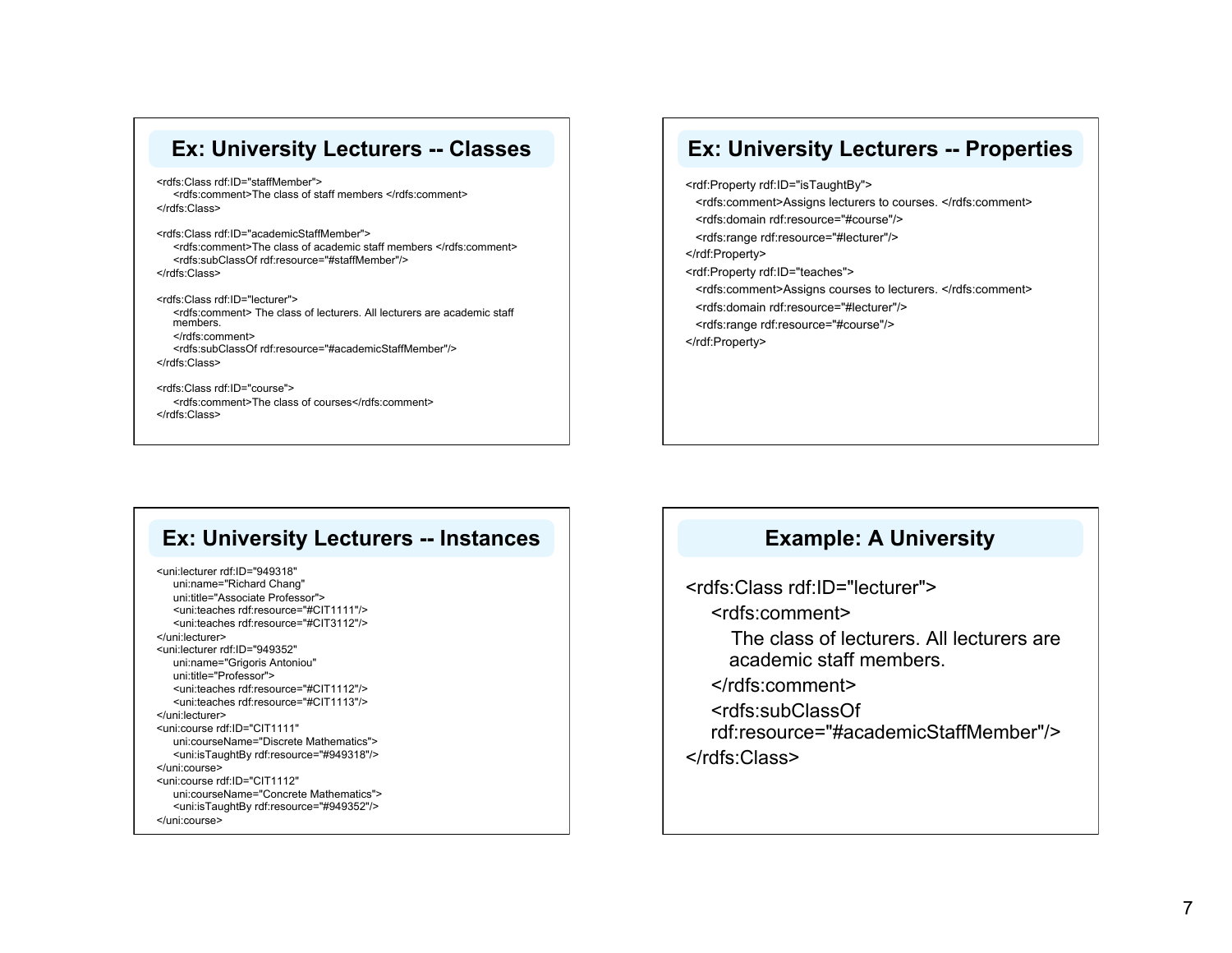#### **Example: A University**

<rdfs:Class rdf:ID="course">

 <rdfs:comment>The class of courses</rdfs:comment> </rdfs:Class>

<rdf:Property rdf:ID="isTaughtBy">

<rdfs:comment>

Inherits its domain ("course") and range ("lecturer") from its superproperty "involves"

</rdfs:comment>

 <rdfs:subPropertyOf rdf:resource="#involves"/> </rdf:Property>

#### **Example: A University**

<rdf:Property rdf:ID="phone"> <rdfs:comment> It is a property of staff members and takes literals as values. </rdfs:comment> <rdfs:domain rdf:resource="#staffMember"/> <rdfs:range rdf:resource="http://www.w3.org/ 2000/01/rdf-schema#Literal"/> </rdf:Property>

#### **RDF and RDFS Namespaces**

- The RDF, RDFS and OWL namespaces specify some constraints on the 'languages'
- http://www.w3.org/1999/02/22-rdf-syntax-ns#
- http://www.w3.org/2000/01/rdf-schema#
- http://www.w3.org/2002/07/owl#
- Strangely, each uses terms from all three to define its own terms
- Don't be confused: the real semantics of the terms isn't specified in the namespace files

# **RDF Namespace**

#### <rdf:RDF

 xmlns:rdf="http://www.w3.org/1999/02/22-rdf-syntax-ns#" xmlns:rdfs="http://www.w3.org/2000/01/rdf-schema#" xmlns:owl="http://www.w3.org/2002/07/owl#" xmlns:dc="http://purl.org/dc/elements/1.1/">

#### <owl:Ontology

 rdf:about="http://www.w3.org/2000/01/rdf-schema#" dc:title="The RDF Schema vocabulary (RDFS)"/>

<rdfs:Class rdf:about="http://www.w3.org/2000/01/rdf-schema#Resource"> <rdfs:isDefinedBy rdf:resource="http://www.w3.org/2000/01/rdf-schema#"/> <rdfs:label>Resource</rdfs:label>

 <rdfs:comment>The class resource, everything.</rdfs:comment> </rdfs:Class>

**…**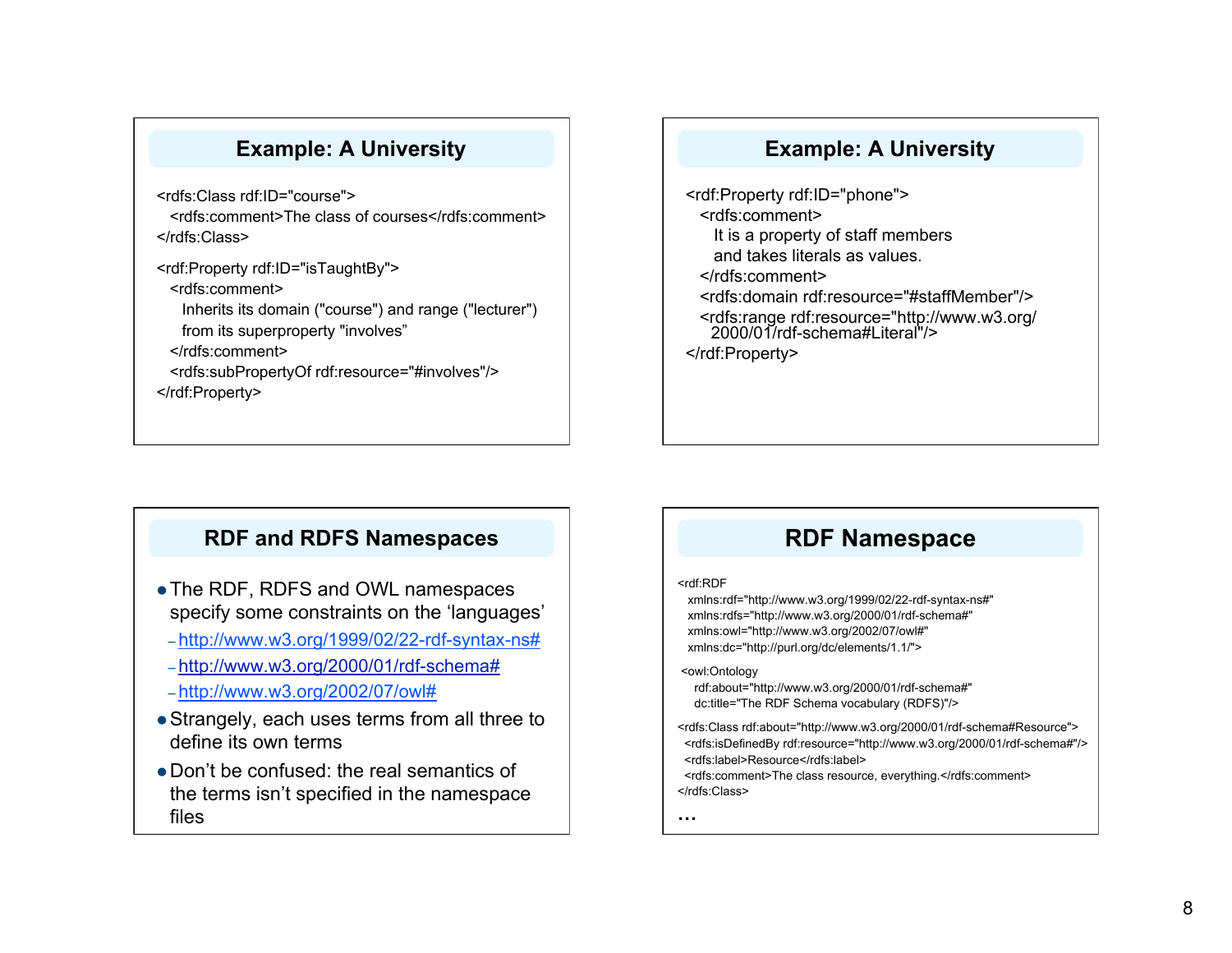#### **RDF Namespace example**

This example shows how RDFS terms are used to say something important about the RDF *predicate* property

<rdf:Property rdf:ID="predicate" rdfs:comment="Identifies the property of a statement in reified form"/> <rdfs:domain rdf:resource="#Statement"/> <rdfs:range rdf:resource="#Property"/> </rdf:Property>

#### **RDF Namespace**

Define rdf:Resource and rdf:Class as instances of rdfs:Class & rdf:Class as a subclass of rdf:Resource

<rdfs:Class rdf:ID="Resource" rdfs:comment="The most general class"/>

<rdfs:Class rdf:ID="Class" rdfs:comment="The concept of classes. All classes are resources"/> <rdfs:subClassOf rdf:resource="#Resource"/> </rdfs:Class>



#### **RDFS Namespace**

<rdf:RDF … xmlns:dc="http://purl.org/dc/elements/1.1/">

<rdfs:Class rdf:about="http://www.w3.org/2000/01/rdf-schema#Class"> <rdfs:isDefinedBy rdf:resource="http://www.w3.org/2000/01/rdf-schema#"/> <rdfs:label>Class</rdfs:label>

<rdfs:comment>The class of classes.</rdfs:comment>

<rdfs:subClassOf rdf:resource="http://www.w3.org/2000/01/rdf-schema#Resource"/>

<rdf:Property rdf:about="http://www.w3.org/2000/01/rdf-schema#subClassOf"> <rdfs:isDefinedBy rdf:resource="http://www.w3.org/2000/01/rdf-schema#"/> <rdfs:label>subClassOf</rdfs:label>

 <rdfs:comment>The subject is a subclass of a class.</rdfs:comment> <rdfs:range rdf:resource="http://www.w3.org/2000/01/rdf-schema#Class"/> <rdfs:domain rdf:resource="http://www.w3.org/2000/01/rdf-schema#Class"/>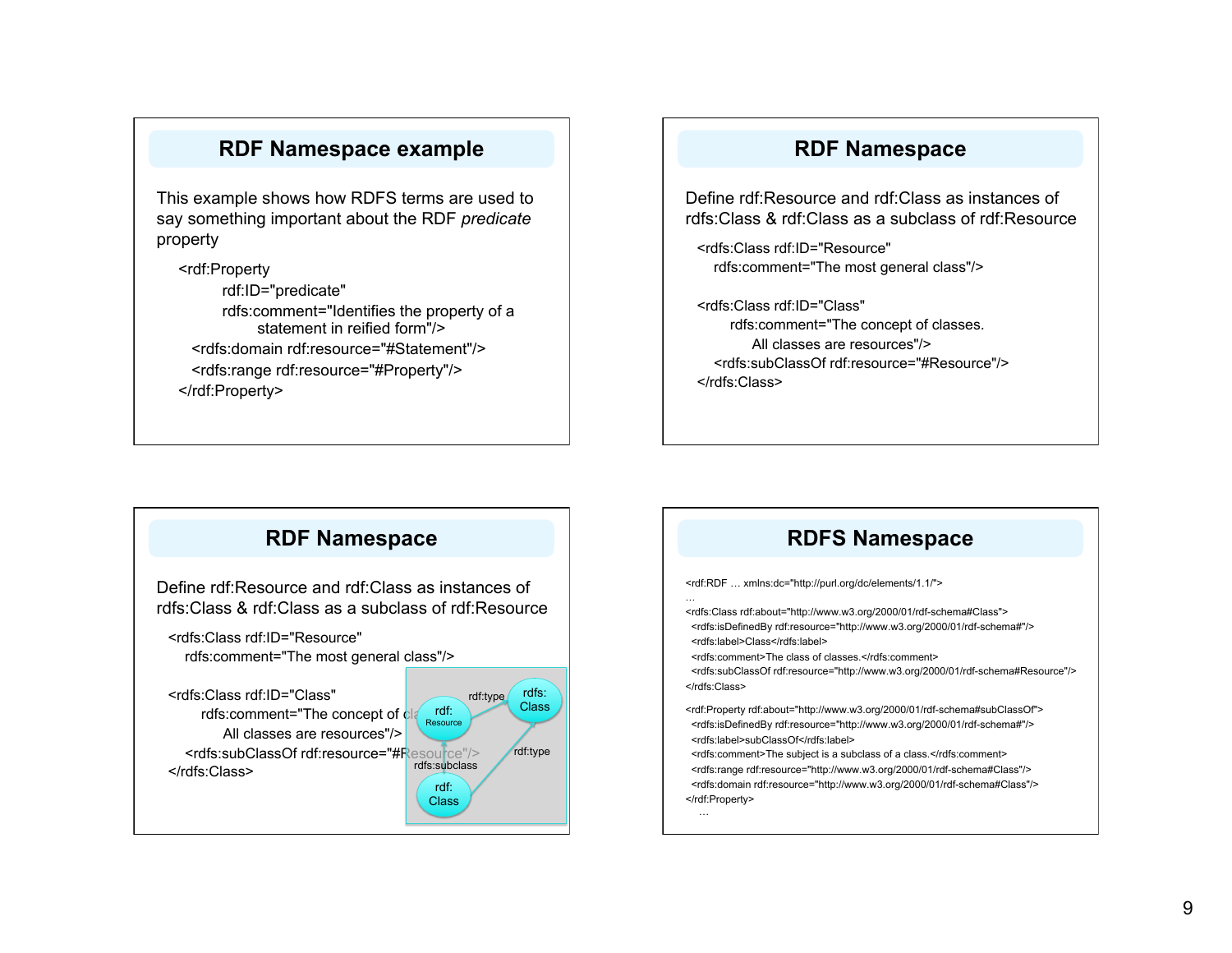#### **Namespaces vs. Semantics**

#### Consider **rdfs:subClassOf**

- The namespace specifies only that it applies to classes and has a class as a value
- The meaning of being a subclass not specified
- The meaning cannot be expressed in RDF
- If it could RDF Schema would be unnecessary
- External definition of semantics required
- Respected by RDF/RDFS processing software

#### **RDFS vs. OO Models**

- In OO models, an object class defines the properties that apply to it
	- Adding a new property means modifying the class
- In RDF, properties are defined globally and aren't encapsulated as attributes in the class definition
	- One can define new properties without changing the class
	- Properties can have properties :mother rdfs:subPropertyOf :parent; rdf:type :FamilyRelation.
	- You can't narrow the domain and range of properties in a subclass



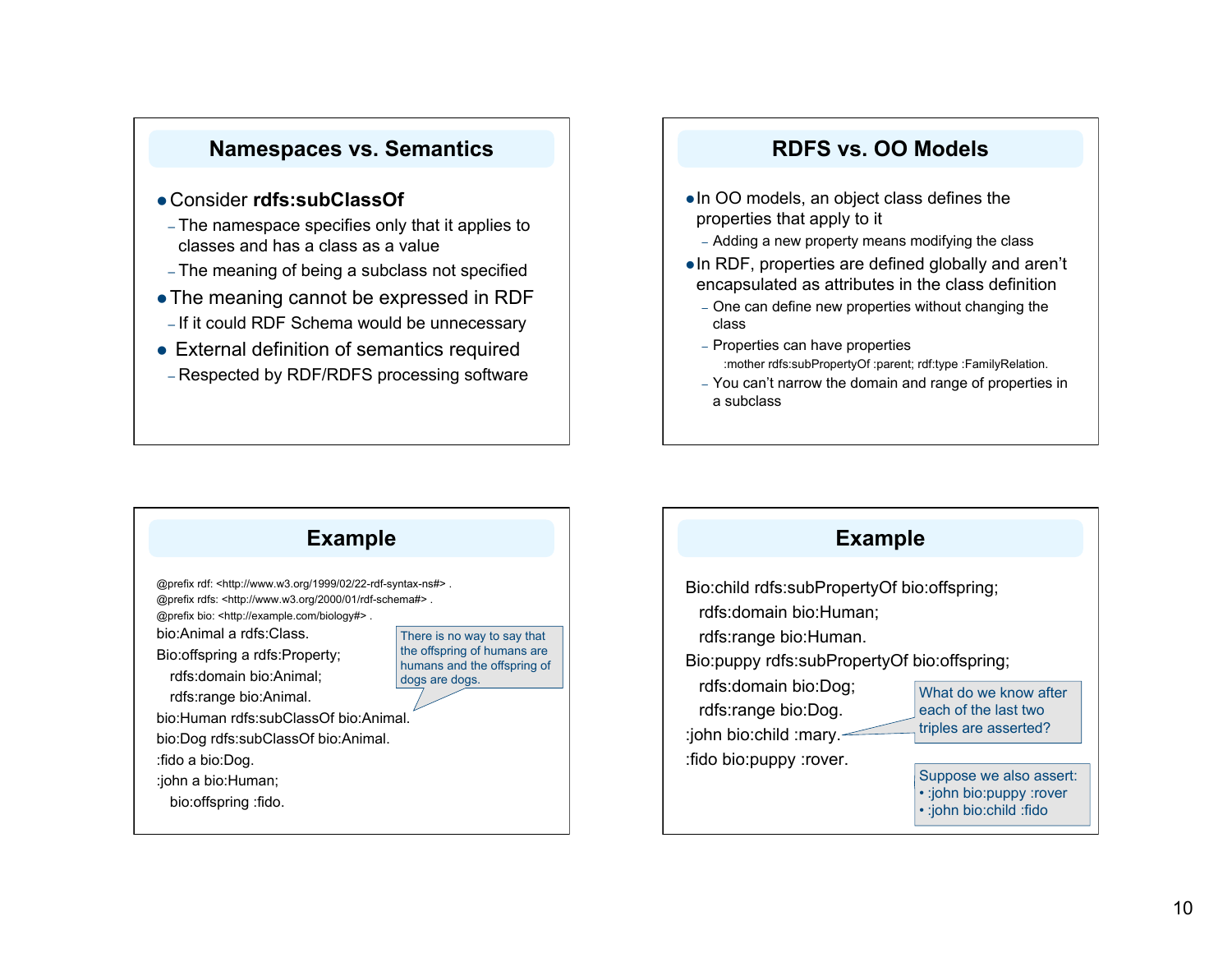#### **Not like types in OO systems**

- Classes differ from types in OO systems in how they are used.
- They are not constraints on well-formedness
- The lack of *negation* and the *open world assumption* make it impossible to detect contradictions
- Can't say that Dog and Human are disjoint classes
- Not knowing that there are individuals who are both doesn't mean it's not true

#### **No disjunctions or union types**

What does this mean?

Bio:Human rdfs:subClassOf bio:Animal. bio:Cat rdfs:subClassOf bio:Animal. Bio:Dog rdfs:subClassOf bio:Animal. bio:hasPet a rdfs:Property; rdfs:domain bio:Human; rdfs:range bio:Dog; rdfs:range bio:Cat.

## **What do we want to say?**

- Only a dog or a cat can be the object of a hasPet property.
- Dogs and cats and maybe other animals are possible as pets.
- Dogs and cats and maybe other things, not necessarily animals, are possible as pets.
- All dogs and all cats are pets.
- It is possible for some dogs and for some cats to be pets.

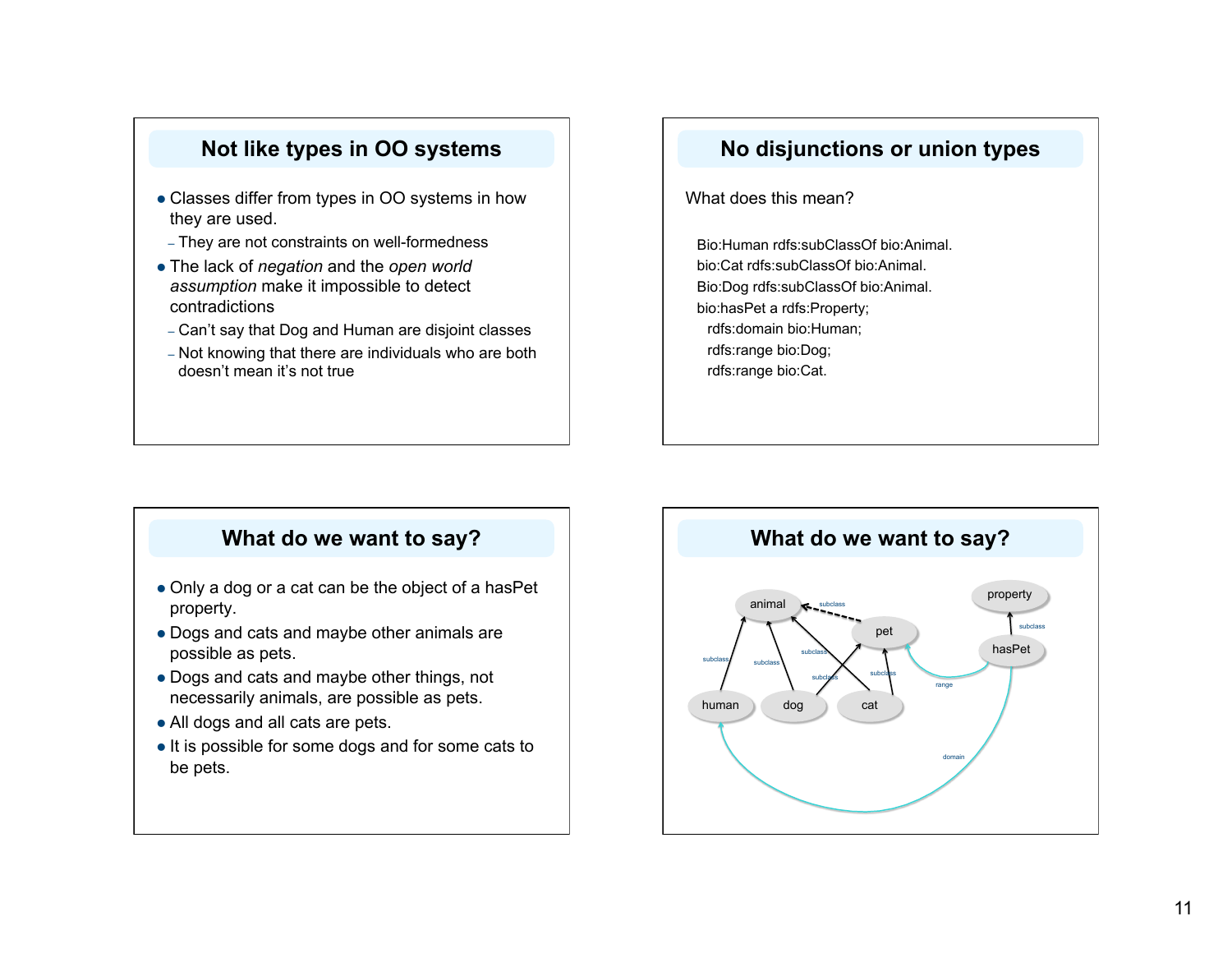#### **Classes and individuals are not disjoint**

- In OO systems a thing is either a class or object
- Many KR systems are like this: you are either an instance or a class, not both.
- Not so in RDFS bio:Species rdf:type rdfs:Class. bio:Dog rdf:type rdfs:Species; rdfs:subClassOf bio:Animal. :fido rdf:type bio:Dog.
- Adds richness to the language but causes problems, too
- In OWL lite and OWL DL you can't do this.
- OWL has it's own notion of a Class, owl:Class

## **Inheritance is simple**

- No defaults, overriding, shadowing
- What you say about a class is necessarily true of all sub-classes
- A class' properties are not inherited by its members.
- Can't say "Dog's are normally friendly" or even "All dogs are friendly"
- The meaning of the Dog class is a set of individuals